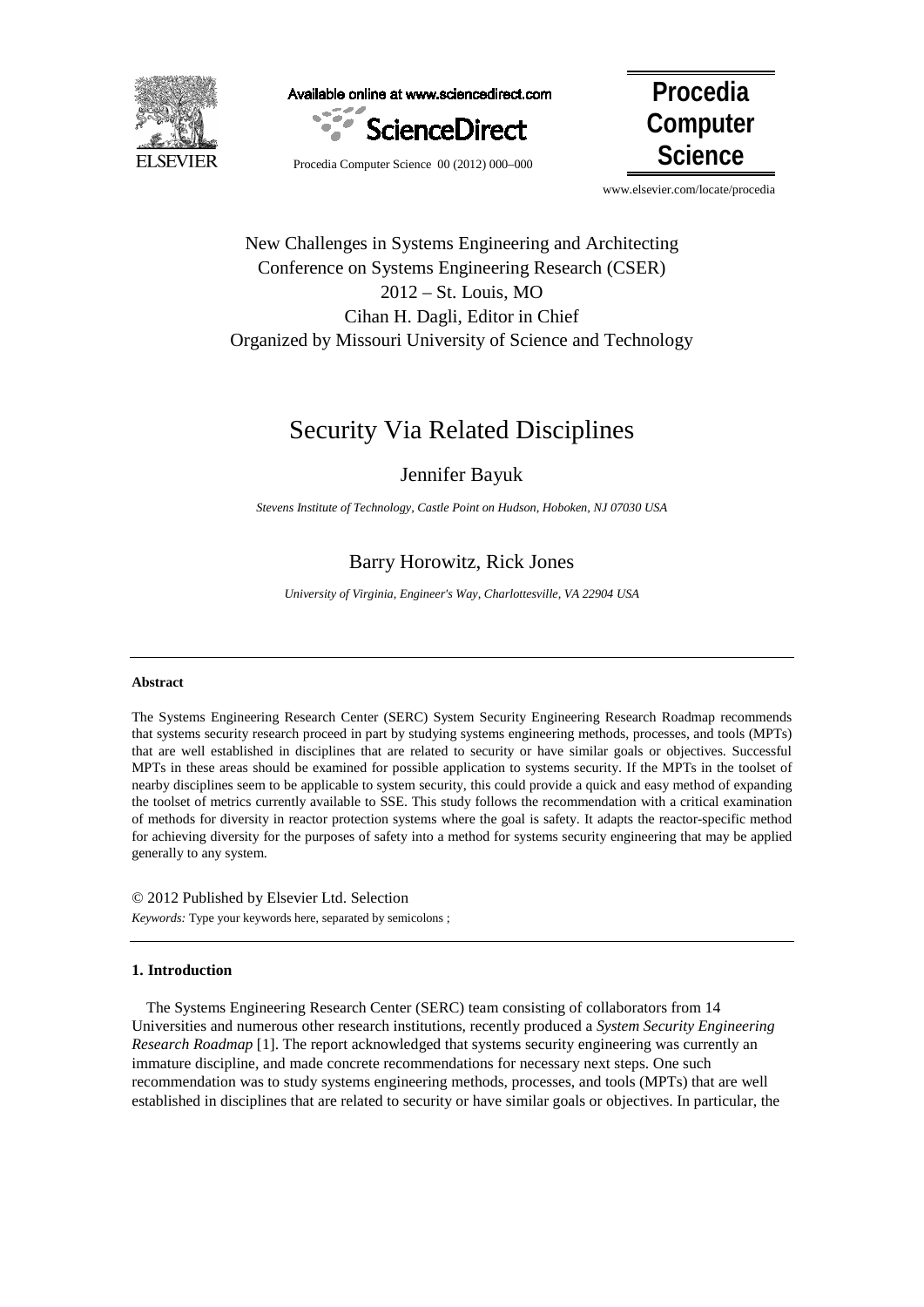fields of safety and security engineering have been compared and contrasted in studies that also have recommended that this field be further examined for possible application to systems security [\[2,](#page-5-1) [3\]](#page-5-2). If the MPTs in the toolset of nearby disciplines seem to be applicable to system security, this could potentially provide a direct method of expanding the toolset of metrics currently available to SSE. This study follows the recommendation with a critical examination of methods for diversity in reactor protection systems. It adapts the reactor-specific method for achieving diversity for the purposes of safety into a method for systems security engineering that may be applied more generally to systems in many domains.

This paper summarizes how the *Method for Performing Diversity and Defense-in-Depth Analyses of Reactor Protection Systems* (the "source document" [\[4\]](#page-6-0)) may be generally applied to identify potential design flaws that may impact systems security. It does not repeat the safety design considerations described in that document, it instead restates the concepts in that document in terms of how they apply to security. The methodology in the source document is herein converted into a method for evaluating systems security.

Although the source document is focused entirely on safety systems, in this adaptation for security, we are agnostic as to the mission or purpose of the system under evaluation. We do, however, require that there is a measurement which will validate whether or not the mission or purpose is met. This measurement is referred to as the "system goal for security validation." For a given system, this goal may consist of multiple measures. It is analogous to the requirement in the source document that analysis must show that the goal of "not exceeding the 10 CFR 100 dose limits, violation of the integrity of the primary coolant pressure boundary, or violation of the integrity of the containment" has been met.

#### **2. Method Pattern**

The source document describes a method for solving a given type of problem. At this level, it is similar to prior work in the field of security pattern identification and application [\[5\]](#page-6-1). The security pattern community consists primarily of software engineers who have common experience in providing standard cyber security features for networked applications. Examples of these are single-sign-on, reference monitors, and audit requirements. A security pattern is an architecture that provides a well-proven solution for a recurring design problem. The method described by the source document is a pattern that is given a name in the context of an example problem and solution. The solution is depicted as a combination of structure and dynamics. In the case of the source document, the problem may be described generically as: "how can one prevent harm caused by operation of critical systems?" The fact that the fear of harm that motivated the problem solution was concern about safety does not affect the general applicability of the pattern to other threats that may cause harm, and these include security.

The solution presented by the method is also part of the pattern. The pattern community depicts solutions in terms of structure and dynamics. In the case of the model, the structure is described as the system modules and system model. The dynamics are described in terms of the diversity in functionality distributed in the system modules that collectively reduce the risk of system-induced harm. The dynamics of this diversity is supported with techniques for analysis, as well as a scoring framework. Each of these aspects of the method pattern are individually described in the following sections.

#### **3. System Modules**

The method proscribes a *defense-in-depth* approach using four *echelons of defense*. Defense-in-depth has long been a military concept, designed to call attention to vulnerabilities in battlefield configurations, and has been adopted as a security engineering concept since the late 1990s [\[6\]](#page-6-2). It is straightforwardly adapted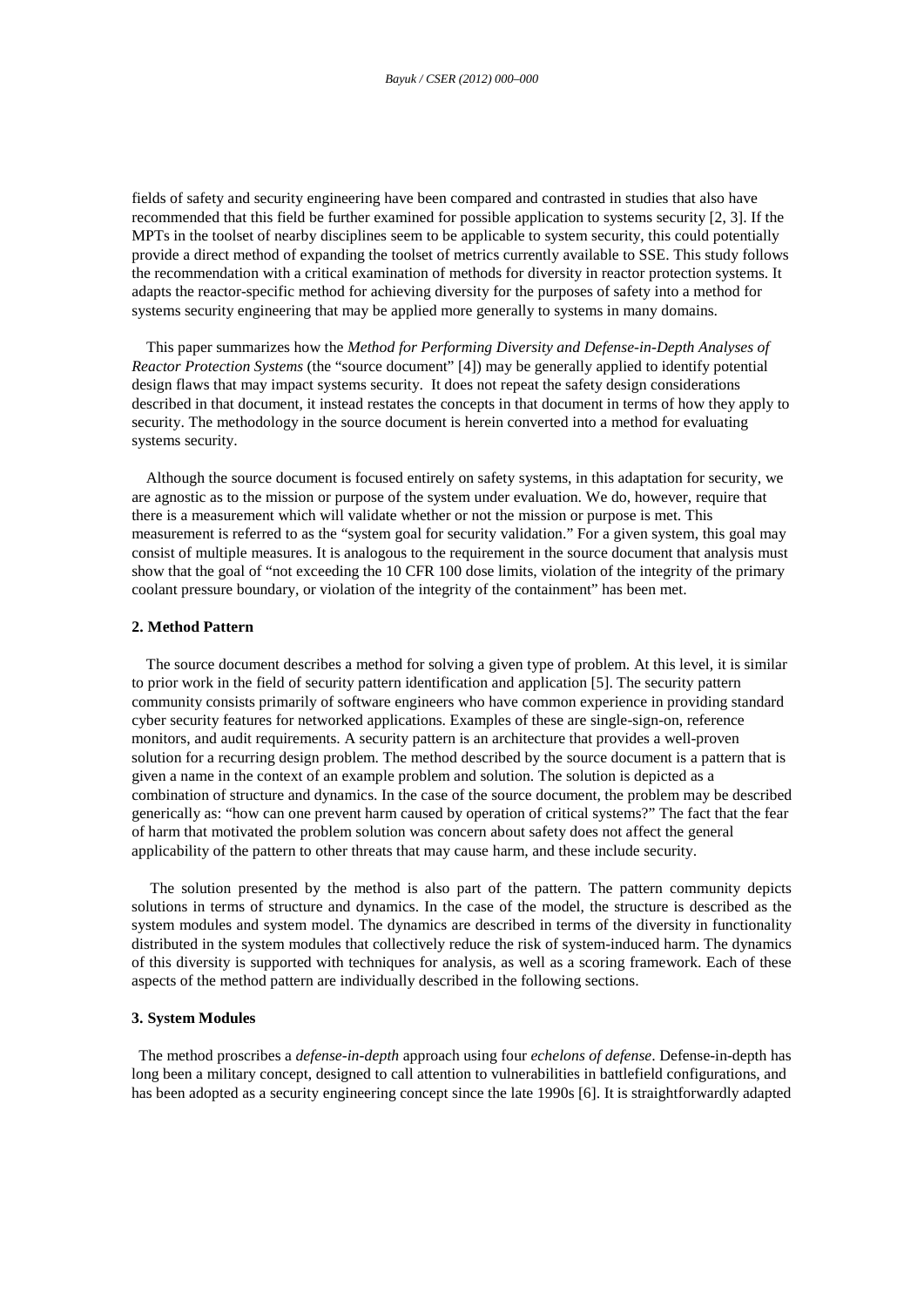to highlight potential single causes of safety failure, and the recommended four *echelons of defense* may be considered as distinct system modules. In the context of system security, they are:

- 1. Design system using a concept of operations that integrates controls that achieve the system goal for security validation with mainline system functionality ("control system").
- 2. Establish an automated set of security features that will achieve the system goal for security validation that operates independently from the control system (this is an industry standard in security, generically known as a "tripwire" [\[7\]](#page-6-3)).
- 3. Establish an integrated set of security features that performs security response functions in an automated manner, based on pre-established indicators that goal achievement is at risk ("engineered security actuation").
- 4. Create manual processes and procedures for monitoring and presentation of security goal achievement and feature utilization, with a control console that should be capable of overriding and/or replacing automated security features ("monitoring and indication echelon").

# **4. System Model**

The safety method requires that system architecture be parsed into three high level functional components: channels, instrumentation, and blocks. Channels process input from sensors and output to device interfaces. Instrumentation systems receive, process, store, and transmit signals from channels according to predefined logic. Blocks are partitions of systems components for which it can be credibly argued that impact from internal failures, including software errors, will not propagate to other blocks. The method requires that the target system be modeled using channels, instrumentation, and blocks. A similar concept in security engineering is a black-box mode transition diagram as illustrated in Figure 1. In the method pattern, each system component has its own set of states and there is not one black box which is the system, but several black boxes of system components responsible for moving information to and from various channels. In each component, some combination of information processed is expected to actuate security responses. Figure 2 shows an example functional decomposition that could feasibly be designed to ensure that internal failure in any one block would not adversely impact others, and would still be capable of producing the desired combination of inputs and outputs identified in the system level functional model of Figure 1.



Fig. 1: Black-box Mode Transition Diagram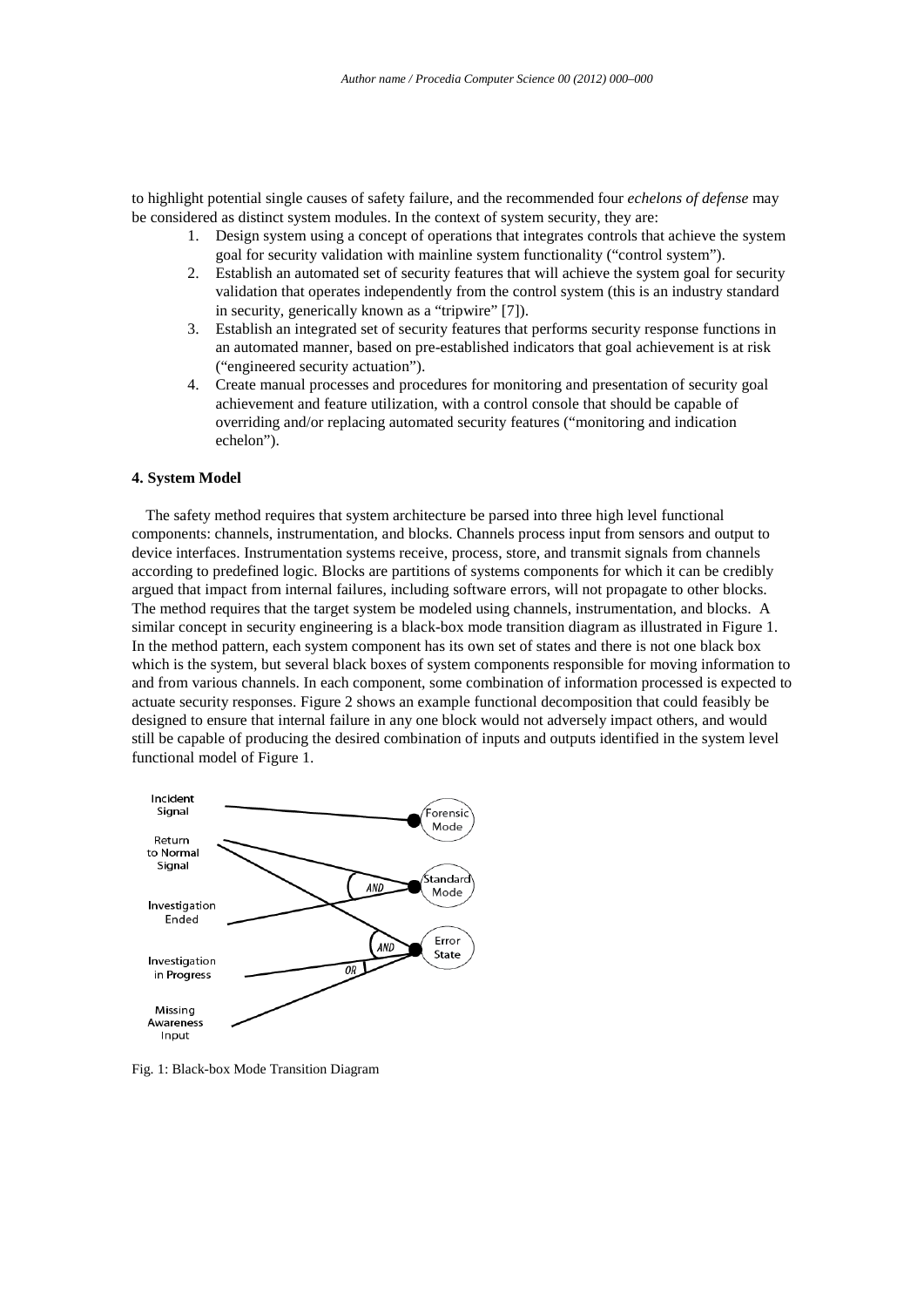

Fig, 2: Independent Block Diagram

#### **5. Diversity Overview**

The core of the safety diversity analysis is to show that the four echelons of defense (i.e., control system, tripwire, engineered security actuation, and monitoring and indication echelon) are sufficiently diverse from each other in order to back each other up should the need arise. The analysis method relies on a classification of diversity into six elements, human, design, software, functional, signal, and equipment. These are understood in the context of systems security as follows:

Human: segregation of duties for critical system and security feature operation Design: alternative functional decomposition of solutions for the same security function, presumably resulting in selection of different components for different designs Software: alternative programs employed to achieve similar security results, developed by different groups without overlapping key personnel Functional: alternative functions employed to achieve similar security results, such as multiple factors of authentication or out-of-band in addition to in-band alerting Signal: multiple detection mechanisms for security incidents of the same type such as virus delivery via network intrusion detection systems and host anti-virus software

Equipment: physically distinct components provide the same or overlapping security features In order to demonstrate that any of these types of diversity exist for any given security feature, evidence must be presented that there are no failure modes that are causally related. That is, there should not be any one cause, environmental, design-related, maintenance errors, whose consequences would cause a failure in two items that are claimed to be diverse. Such failures are referred to as common mode failures (CMF). The diversity analysis must show that appropriate set of the six types of diversity avoid CMFs shared among the four echelons of defense for anticipated operational occurrences and unanticipated accidents, regardless of the frequency of expected occurrence.

#### **6. Diversity Analysis**

Guidelines for diversity analysis in the source document note that it should be performed with the assumption that the four echelons create a functional hierarchy of security support wherein common system failure types are expected to first target normal operation. If it can be anticipated that a system goal for security validation may be in jeopardy, the tripwire should activate. If the system goal for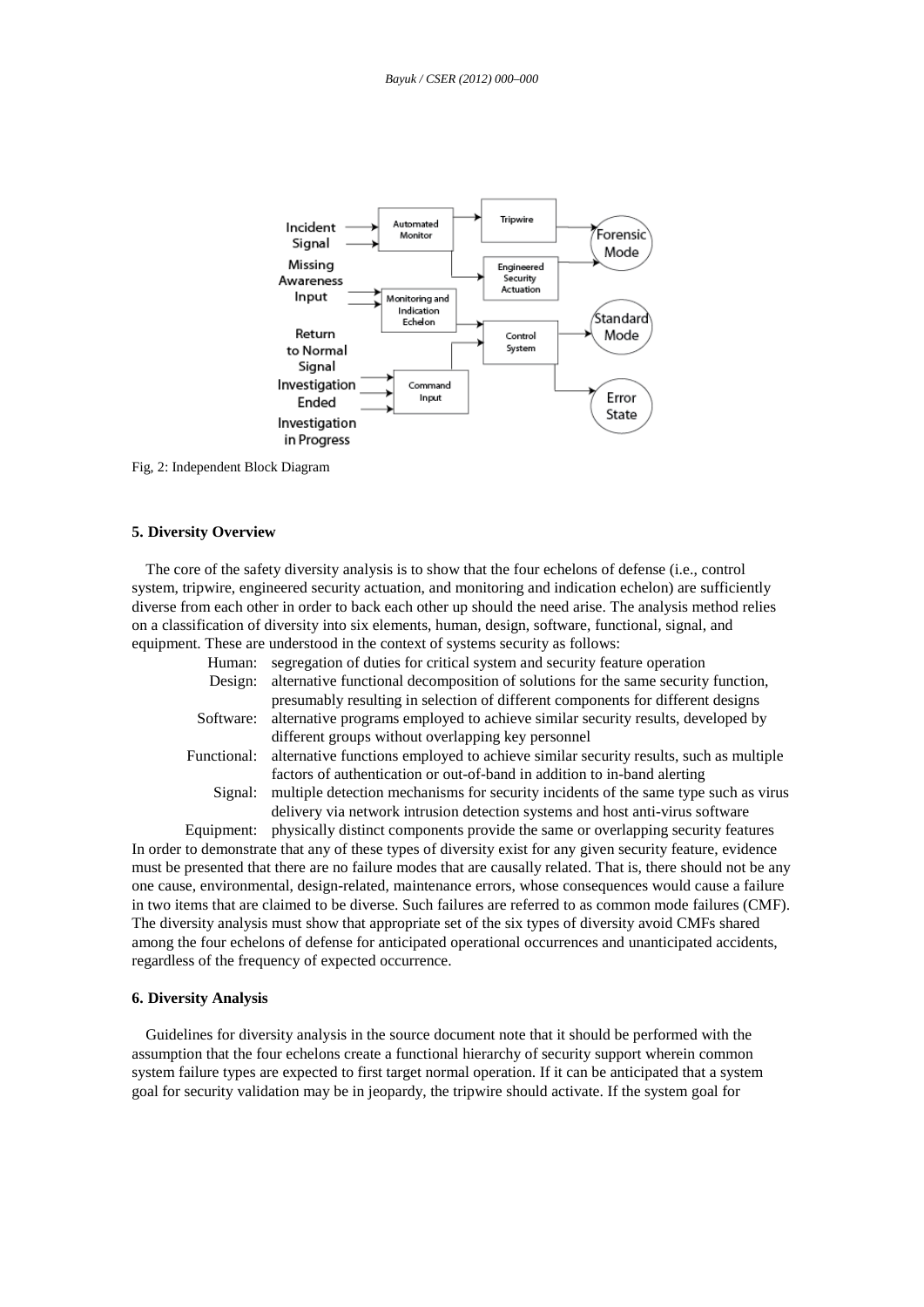security validation can be buttressed via automated measures, the engineered security actuation should do so. All of this type of potential failure activity should be capable of being manually monitored with diverse infrastructure via the monitoring and indication echelon. Such monitoring capability should be accompanied by a diverse capability for manual response to maintain system goals for security validation. Where responsibility is placed on a system operator to detect and react to security incidents, sufficient information, and time for operator analysis should be part of the evidence presented in the argument that such diversity exists.



Fig. 3: Diversity Expectations

Reports on diversity analysis should clearly identify system scope and failure types, of which at least three should be considered. The first type of failure may occur due to the control system not responding to a threat to system goals for security validation. This type of failure is expected to trigger a tripwire defense. A second failure type would be the lack of adequate detection that system goal for security validation is in jeopardy, and a corresponding awareness only when an environmental change brings it to operator attention. This type of failing silently would presumably have a CMF between control and tripwire echelons as its root cause. Defense against these failures should be the province of appropriately diverse engineered security actuation in combination with the monitoring and indication echelon. The third failure type is that of an active malfunction, such as one wherein sensors produce false or anomalous readings, and this unpredicted activity is readily apparent. At a minimum, it should be possible to compensate for such occurrences with diversity that can stabilize system security goal achievement while a solution is underway.

Any assumptions made in the course of a diversity analysis should be explicitly stated and should identify the worst-case consequences to the system from any anticipated event or accident. Assumptions concerning automated diagnostic software should be considered suspect. Assumptions concerning timing of information delivery should assume maximum latency, which could mean complete lack of information delivery.

Assumptions may also be made in the analysis of system block diversity. These should be accompanied by an assurance arguments of the type described in ISO/IEC 15026 [\[8\]](#page-6-4). A design description should include design basis threats and specific metrics support claims for system security goal achievement. It should include detailed diagrams and analysis charts comparing the functionality of block-level components.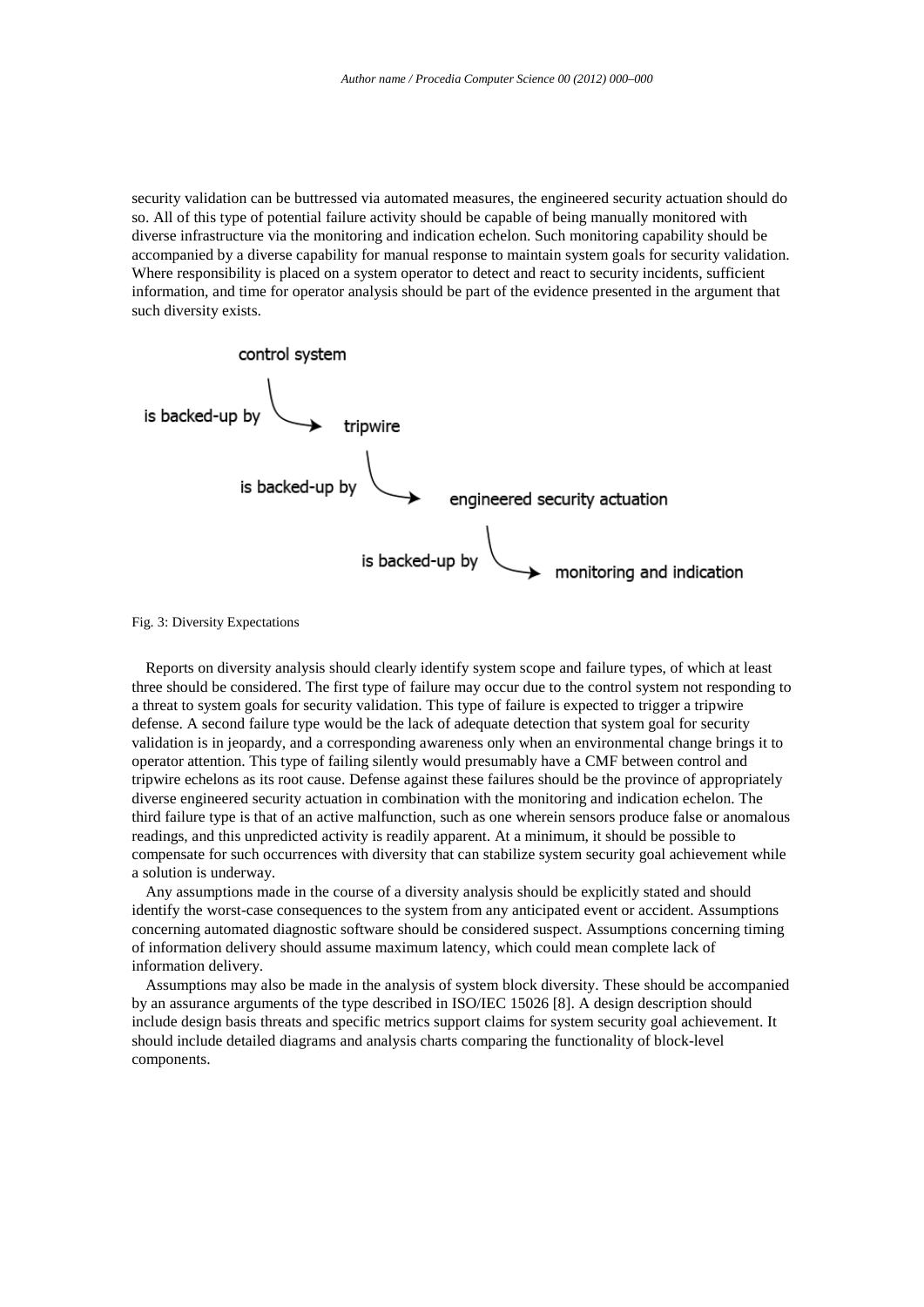### **7. Diversity Scoring Framework**

In addition to providing guidelines for diversity analysis, the source document also outlines a methodology for comparing alternative architectures and assessing the level of risk mitigation provided by a given architecture. This is achieved by assessing the amount of diversity offered by a particular system's architecture—based on the principal that more diversity in a system results in less susceptibility to failures. A system's diversity is evaluated through the application of a weighted rank ordering process that utilizes a wide range of criteria, such as differing technologies, similar technologies within different architectures, and different manufacturers of fundamentally different designs. A weighting scheme has been determined based upon assumptions and principals derived from designers'. The method is not supported by an underlying mathematical theory, but the results permit the system evaluators and system designers to engage in a constructive dialogue regarding the attention paid in a specific design. Similarly, there is a call for security analysis methodologies that are able to compare alternative system security architectures accounting for the selection and integration of security services, as well as the details of specific service designs. As outlined in [\[9\]](#page-6-5), such a methodology could be created based upon the source document's diversity scoring methodology. Such a methodology would include identifying the potential contribution and importance of individual security services, determining the potential effectiveness of the security contribution of each service to a particular design, and evaluating the cost and collateral impacts of a solution on the system's normal operations. Security solutions could be comprised of such services as employment of diversely redundant components for failure recovery, dynamic configuration management across diverse components to complicate attack surface and data continuity checking to discover attacks in progress. Scores for a given security architecture could be assigned through the use of assurance arguments, and, as in the case of comparing alternative safety architectures, based upon expert testimony, historical information analytical assessments, and experimental data.

### **8. Conclusion**

The source document method for performing diversity analyses provides engineering pattern that can be translated into the domain of systems security. There is overlap between existing systems security engineering standards and the recommendations of the method. The challenge in its application will be the identification of system security metrics. This is because the method relies on automated detection of failures in goal achievement, and reliable methods of reversing declining metrics, both automated and manual.

Nevertheless, this study more generally illustrates that this type of adaptation from the field of safety engineering to security can provide valuable insights for systems security through safety MPT reuse. Further studies are expected to explore similar adaptations for methods, processes, and tools in other the engineering disciplines, such as quality [\[10\]](#page-6-6), reliability [\[11\]](#page-6-7), and flexibility [\[12\]](#page-6-8).

This material is based upon work supported, in whole or in part, by the U.S. Department of Defense through the Systems Engineering Research Center (SERC) under Contract H98230-08-D-0171. SERC is a federally funded University Affiliated Research Center managed by Stevens Institute of Technology

- <span id="page-5-0"></span>[1] J. Bayuk*, et al.*, "Systems Security Engineering, A Research Roadmap, Final Technical Report," Systems Engineering Research Center [\(www.sercuarc.org\)](http://www.sercuarc.org/) SERC-2010-TR-005, 2010.
- <span id="page-5-1"></span>[2] D. Firesmith, "Common Concepts Underlying Safety, Security, and Survivability Engineering," Carnegie Mellon Software Engineering InstituteDecember 2003.
- <span id="page-5-2"></span>[3] C. W. Axelrod, "Trading Security and Safety Risks within SoS," *INCOSE Insight,* vol. 14, 2011.